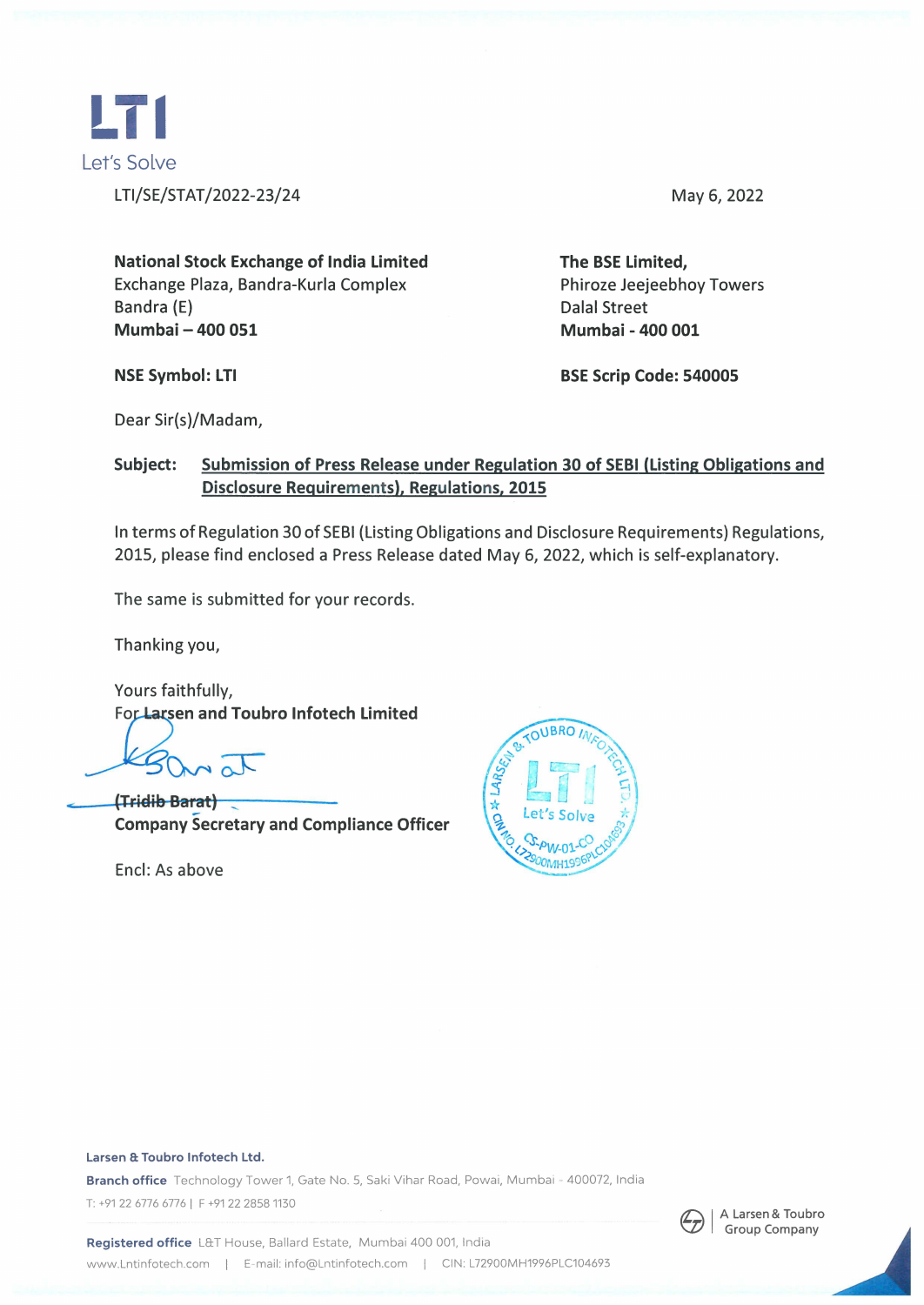## LTI and Mindtree announce merger to create India's next large-scale IT services player

Mumbai, India – May 06, 2022: The Boards of Directors of LTI and Mindtree at their respective meetings held today approved a composite scheme of amalgamation of both these independently listed IT services companies under the Larsen & Toubro Group. The proposed integration will see LTI and Mindtree join strengths to create an efficient and scaled-up IT services provider exceeding \$3.5 Bn. The transaction is subject to shareholder and regulatory approvals.

Both LTI and Mindtree have delivered market leading financial performance and created value for shareholders. Given that recent industry shifts (e.g., prominence of large deals, preference for end-to-end offerings) are benefitting at-scale players, the two companies have decided that the time is appropriate to combine the strengths of both organisations to better serve the customers.

Significant scale benefits are anticipated through LTI and Mindtree's complementary strengths resulting in a stronger portfolio of offerings across verticals. Enhanced customer engagement and delivery model through industrialization of delivery and streamlined value-enabling processes is expected to result in improvement in large deal capabilities. These opportunities will create a more distinctive employee value proposition and stronger partnerships with ecosystem players.

Upon the scheme becoming effective, all shareholders of Mindtree will be issued shares of LTI at the ratio of 73 shares of LTI for every 100 shares of Mindtree. The new shares of LTI so issued will be traded on the NSE and BSE. Larsen & Toubro Limited will hold 68.73 % of LTI after the merger.

For now, the companies will continue to function independently. A Steering Committee will be constituted to oversee the transition till the merger process is complete. The name of the combined entity will be "LTIMindtree" leveraging the advantages of both the brands and creating value for all the stakeholders.

Speaking about the merger, A. M. Naik, Chairman, LTI, said, "This merger represents our continued commitment to grow the IT services business in line with our strategic vision. The highly complementary businesses of LTI and Mindtree will make this integration a 'win-win' proposition for our customers, investors, shareholders, and employees."